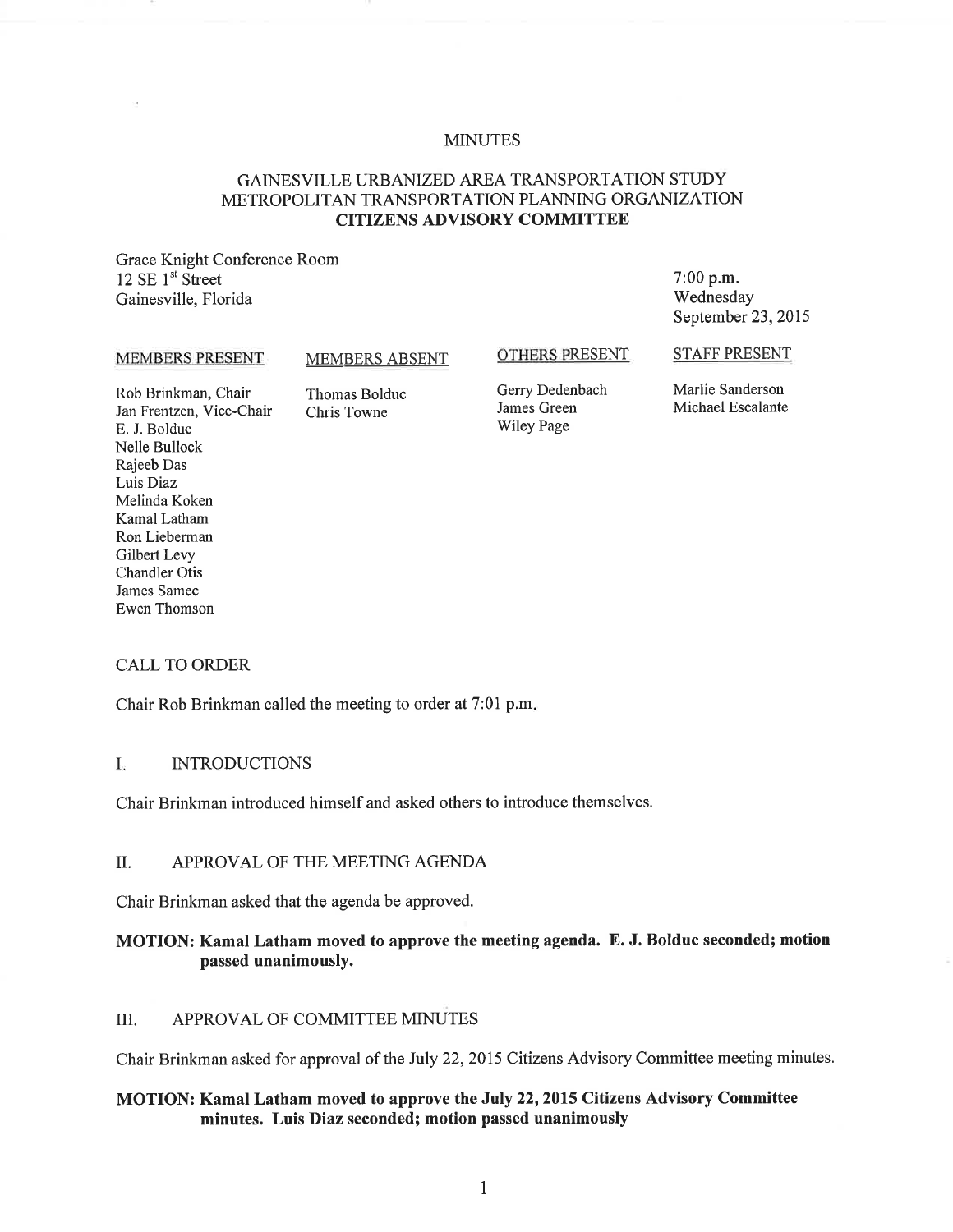# IV. TRANSPORTATION ALTERNATIVES APPLICATION-2015

Mr. Sanderson stated that Florida Department of Transportation has requested that any new Transportation Alternative Program applications be submitted by December 4, 2015. He reported that the highest ranked unfunded project is the West University Avenue Multimodal Emphasis Corridor bikeway/sidewalk and enhanced pedestrian crossings between Gale Lemerand Drive and West 13th Street project. He discussed the project and answered questions.

MOTION: Luis Diaz moved to recommend that the Metropolitan Transportation Planning Organization approve the submission of a Transportation Alternatives Program application prepared by City of Gainesville staff for the West University Avenue Multimodal Emphasis Corridor bikeway/sidewalk and enhanced pedestrian crossings between Gale Lemerand Drive and West 13th Street. E. J. Bolduc seconded; motion passed unanimously.

#### V. LONG RANGE TRANSPORTATION PLAN UPDATE-DRAFT COST FEASIBLE PLAN

Mr. Sanderson stated that the consultant is present to discuss the draft Cost Feasible Plan projects. He and Mr. Wiley Page Atkins Group Manager, discussed the draft Cost Feasible Plan projects and answered questions.

Mr. Gerry Dedenbach, Causseaux, Hewett & Walpole Vice President, discussed a meeting with the Florida Department of Transportation Secretary.

# MOTION: Melinda Koken moved to recommend that the Metropolitan Transportation Planning Organization approve the Year 2040 Cost Feasible Plan projects in Exhibit 1. Kamal Latham seconded; motion passed unanimously.

### VI. INFORMATION ITEMS

Mr. Sanderson announced he would be retiring in January2016.

### ADJOURNMENT

The meeting was adjourned at 7:52 p.m.

 $115/2016$ 

Surtiman

tob Brinkman. Chair

t:\mike\em 16\cac\minutes\sep23cac.doc